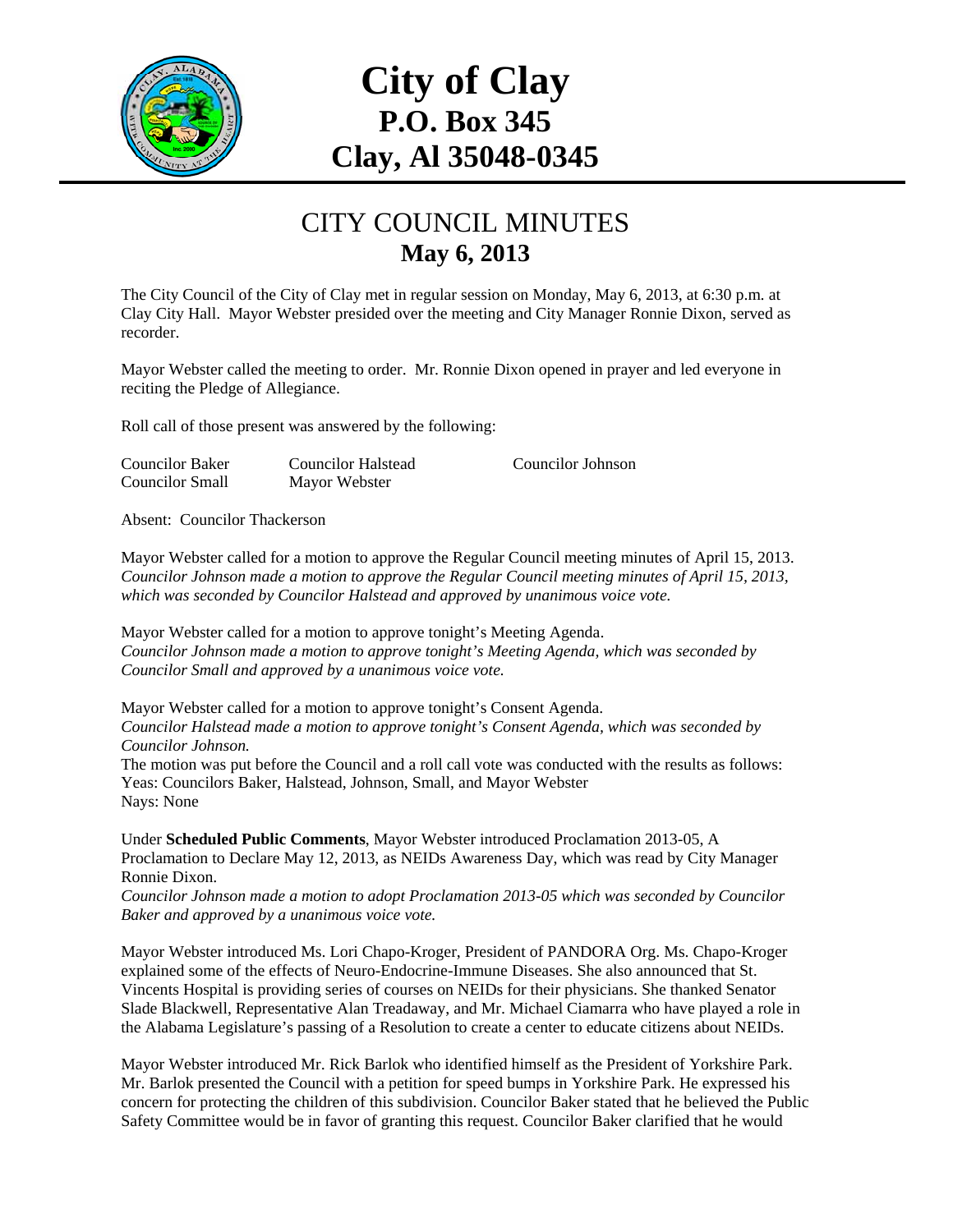

# **CITY OF CLAY CITY COUNCIL MINUTES May 6, 2013**

prefer to wait at least one to two weeks before ordering these speed bumps to allow feedback from the Polo Downs subdivision to ensure no changes would need to be made to installation.

Mayor Webster introduced Mr. David Cork who identified himself as. Mr. Cork presented the City's 2012 financial audit to the City Council.

Mayor Webster introduced the Public Hearing for a Moratorium on Cash Advance Businesses. Mayor Webster asked if there was anyone present to speak for or against this moratorium. Mayor Webster recognized Mr. Ron Self who identified himself as living at 7339 Weems Road. Mr. Self explained that he has a business interest in both Chalkville and North Clay. He believes a moratorium on any business is a mistake. He stated that the city should try to fill vacant commercial properties rather than limit the types of businesses allowed in the city. Mr. Self further stated that many of the patrons of the city's current cash advance/payday loan business use the store for other services and that they often shop at other stores in the same chopping center thereby generating tax revenue for the city. Councilor Halstead stated that his committee is aware of the vacancies and is working to fill the empty properties. Councilor Johnson answered Mr. Self's apprehensions by stating that many residents spoke out against a pawn shop that expressed interest in locating their second facility in Clay. Councilor Johnson stated that the Council is making decisions that represent the views of most residents of the city.

Under **Reports from Standing Committees** Mayor Webster reported for the **Finance Committee.** He stated that the Finance Committee will meet quarterly. The committee will review the audit. Mr. Cork offered to meet with the committee.

Councilor Baker was recognized for a report from the **Public Safety Committee**. Councilor Baker discussed the Public Safety Committee's request to inventory street signs and install any that are missing. The committee also discussed installation of security cameras at various subdivision entrances throughout the city, and will review the cost at the next meeting. He announced that the city's second deputy will begin working on Wednesday, May 8. Councilor Baker then expressed his belief that the city does not have the funds to provide the services many citizens want. He explained that in order to provide vehicles, security cameras, and extra deputies the city must increase revenue needed for this cost. Councilor Baker proposed that the City Council hold work sessions to discuss raising taxes. Mayor Webster stated that the Council will set a date for a work session and post notices.

Councilor Baker then brought a scheduling complaint from the softball parents to the attention of the Council. He explained that he feared that if softball fell through the cracks this year, then the program will fail next year. Mayor Webster stated that he is aware of the problem and has been addressing it all afternoon.

Councilor Halstead then asked about the prices at the concession stand. The Council then discussed the prices and quality of food offered by the concessioners. The Mayor stated that he would talk to the manager about the issues.

Councilor Halstead was recognized for a report from the **Committee on Community Development and Annexations and the Building Inspections Department**. Councilor Halstead updated the Council on the progress of McEnally's Mercantile. He also announced that a House Divided store is set to open on May 15 and The BBQ Stop has May 14 scheduled as their opening day.

Under **Committee on Schools, Seniors Advisory Board Liaison and Planning and Zoning Councilor Ex-Officio**, Councilor Johnson announced that there were many participants in the Miss Clay May Days pageant. Clay May Days will be held on May 11 from 9am-4pm at Cougar Drive. The rides will be free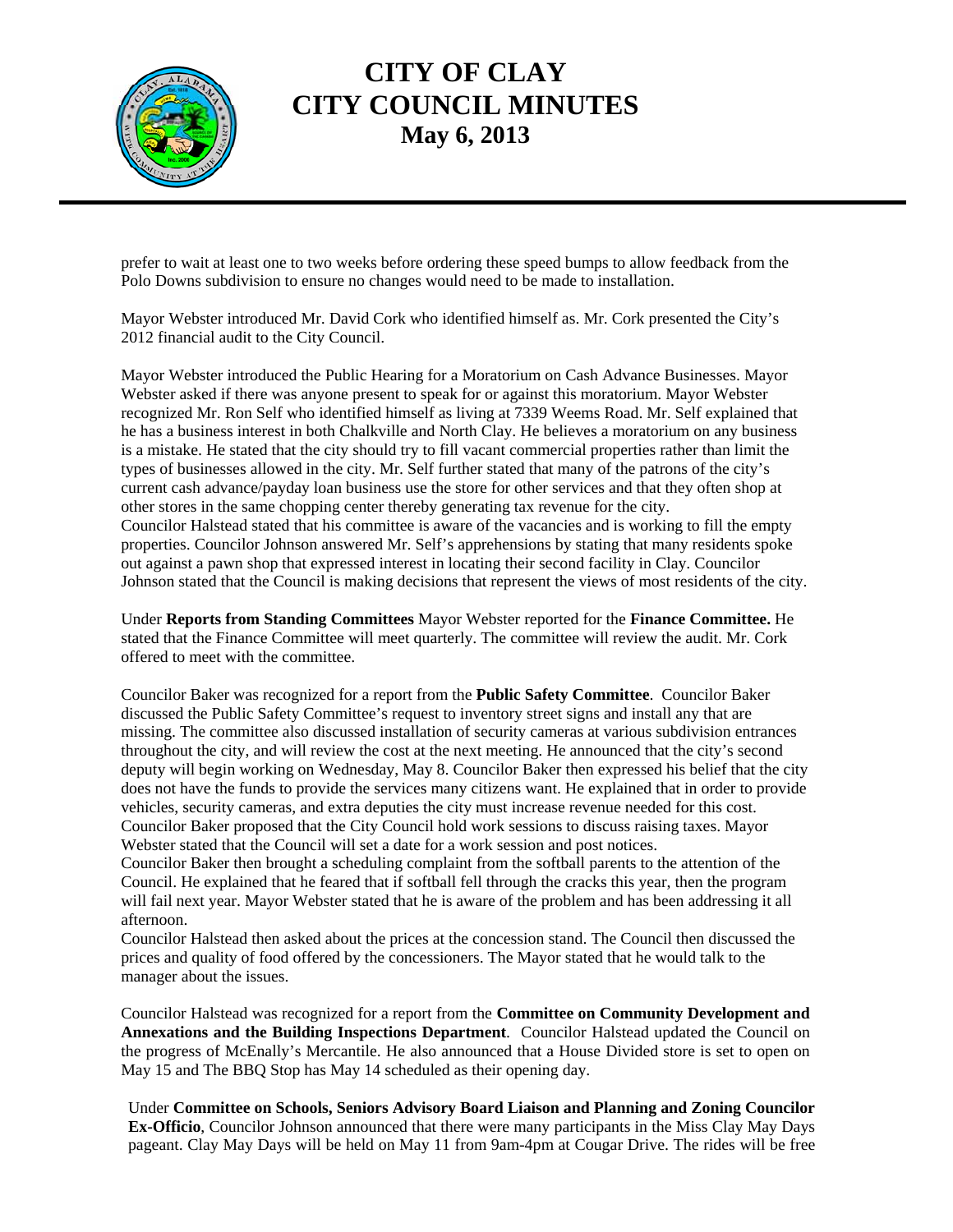

# **CITY OF CLAY CITY COUNCIL MINUTES May 6, 2013**

for children up to 16. The School Committee's reading program is over for the 2012-2013 school year, but will resume in the fall. Councilor Johnson called on Senior Center Co-Director, Linda Plummer for an update on the seniors Center. Ms. Plummer announced that the Senior Center will host an Open House on May 29.

Councilor Small was recognized for a report from the **Public Work Department and Library Board** and thanked Public Works Superintendent Josh Isbell and Library Director Karen Moody for all of their hard work.

**Councilor Thackerson** was not present for a report on the **Parks and Recreation Board.** Mayor Webster announced that the fishing rodeo will take place on June 1 at Cosby Lake.

Under **Reading of Petitions, Applications, Complaints, Appeals, Communications, etc.,** Mayor Webster announced that there were none.

Under the **City Manager's Report**, City Manager Ronnie Dixon reported the account balances in the 4 & 5 Cent Gasoline Fund =  $$132,918.32$ ; 7 Cent Gasoline Fund =  $$154,619.86$ ; Capital Improvement Fund = \$287,375.34; General Fund = \$494,932.52; Library Fund = \$2,409.79; Senior Citizens Fund = \$1,970.94; Ballpark Revenue = \$53,936.69; and Contractors Bond = \$53,302.96.

Mr. Dixon presented the current and proposed rental agreements for the three city properties. The council discussed the proposals and opted to do more research before voting on changes to rental agreements.

Under **Resolutions, Ordinances, Orders and Other Business** Mayor Webster called for a motion to enter into unanimous consent.

*Councilor Johnson made a motion to suspend the regular rules of order and enter into unanimous consent which was seconded by Councilor Baker.* 

The motion was put before the Council and a roll call vote was conducted with the results as follows: Yeas: Councilors Baker, Halstead, Johnson, Small, and Mayor Webster

Nays: None

Mayor Webster introduced Ordinance 2013-08, An Ordinance Amending Ordinance 2006-07, which was summarized by City Manager Ronnie Dixon.

Councilor Small made a motion to approve Ordinance 2013-08, which was seconded by Councilor Halstead.

The motion was put before the Council and a roll call vote was conducted with the results as follows: Yeas: Councilors Baker, Halstead, Johnson, Small, and Mayor Webster Nays: None

Mayor Webster introduced Ordinance 2013-09, An Ordinance Amending Ordinance 2013-03, which was read by City Manager Ronnie Dixon.

Councilor Baker made a motion to approve Ordinance 2013-09, which was seconded by Councilor Halstead.

The motion was put before the Council and a roll call vote was conducted with the results as follows: Yeas: Councilors Baker, Halstead, Johnson, Small, and Mayor Webster Nays: None